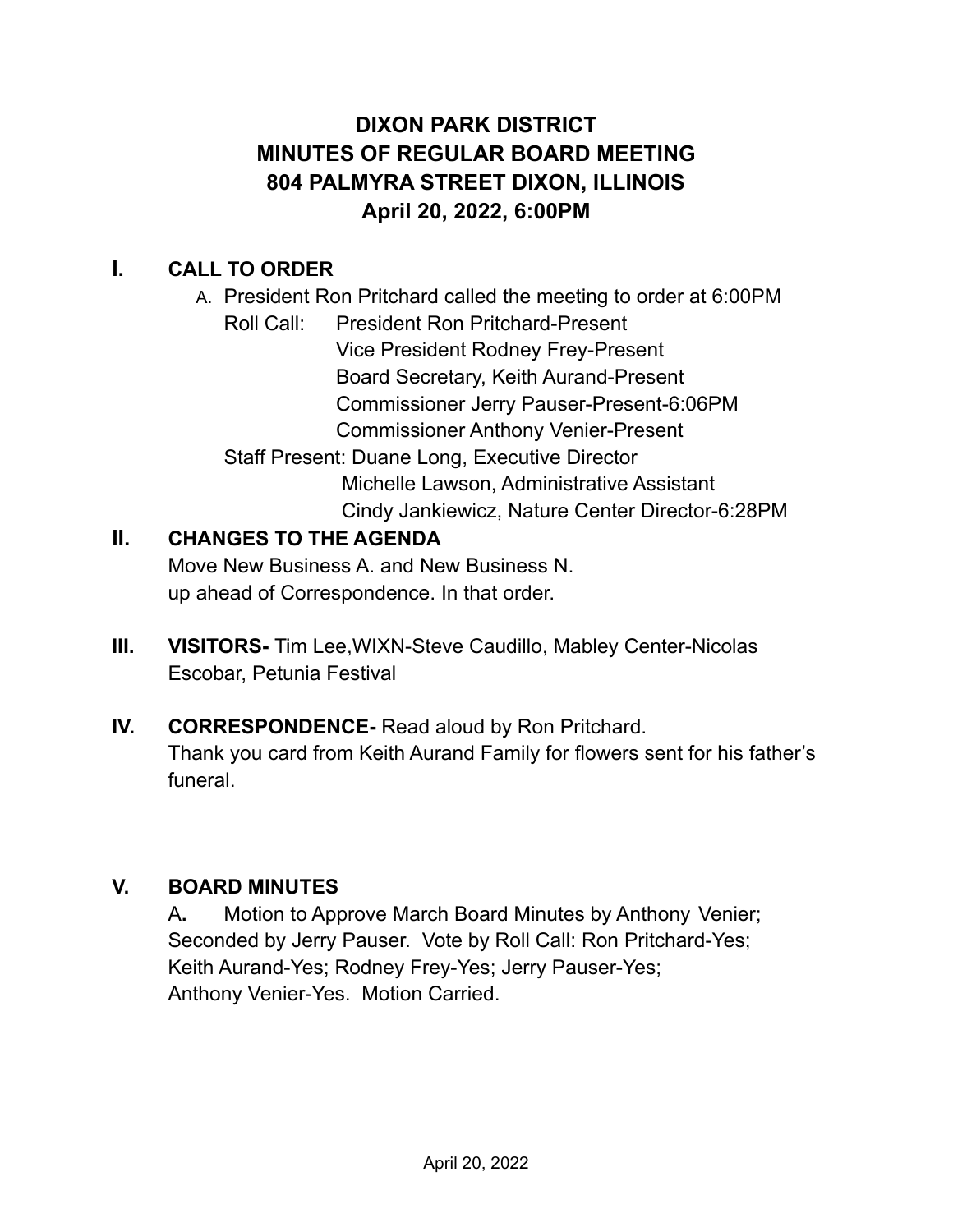#### **VI. FINANCIAL REPORTS-**Review/Amend/Accept

A**.** Profit & Loss vs. Actual, Balance Sheet, and Disbursements for March, 2022 -Duane Long reports we will have carryover to FY22. Motion by Rodney Frey to approve March Financial Reports seconded by Anthony Venier. Vote by Roll Call: Ron Pritchard-Yes; Keith Aurand-Yes; Rodney Frey-Yes; Jerry Pauser-Yes; Anthony Venier-Yes. Motion Carried.

#### **VII. REPORTS**

A. Commissioners

1. Ron Pritchard-Checked to see if all Economic Interest forms were turned in. We are waiting one form to be completed by May 1st.

2. Jerry Pauser-None

3. Rodney Frey-Reported Rock Riover Disc Golf has cleared out and cleaned up Page Park. It is now ready for the installation of baskets and t-pads for the new portion of the course.

- 4. Keith Aurand-Reported the new Overlook Project looks great.
- 5. Anthony Venier-Working together with Chief Buskohl of Dixon FD on a grant to bring free AED devices to our new facility and pickleball courts. The devices have been received. This will include training for all staff. would like us to look into the policy about adult behavior at the softball fields
- B. Executive Director-Presented a video of our Parks. Discussed he will present 3 new grants to the Lee County Board.

Nature Center Director-Pallets have been put up in Lowell Park to complee the Pallets in the Park project. .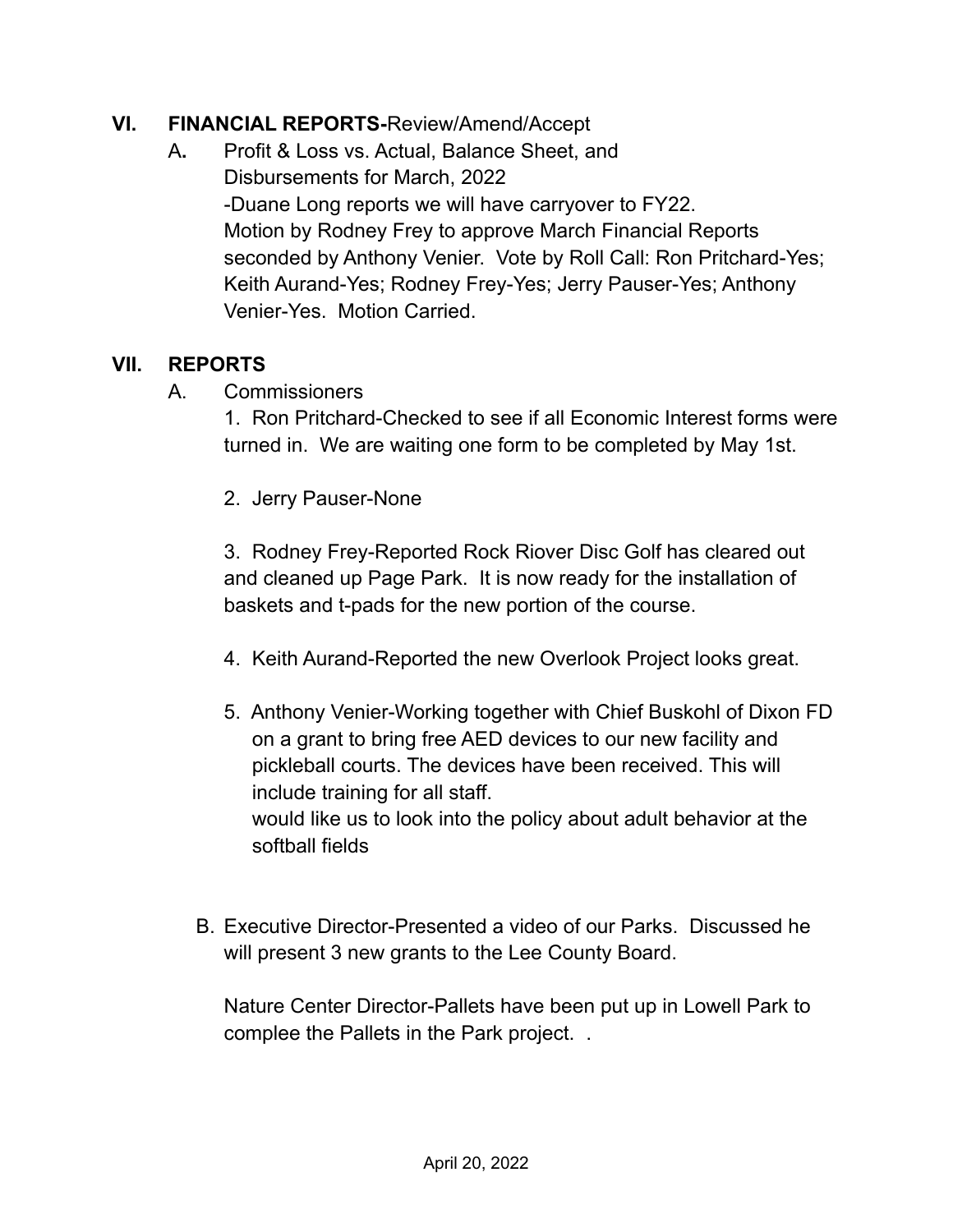### **VIII. OLD BUSINESS**

A. Annual Budget and Appropriations Ordinance #616 Board Approval will be requested in June Fund balance is added to show why accounts would look unbalanced.We will use the fund balance in IMRF in place of adding new PPRT monies.

#### **IX. NEW BUSINESS**

#### A. **Mabley Center-Steve Caudillo**

Dixon Park District will present a \$3,000.00 donation to Mabley Center for upgrades to their outdoor media station area for their clients.

No action taken.

B. **Review/Amend Solar Contract with Trajectory Energy Partners** Our attorney, Jim Rock is working on the changes needed to the 3 solar contracts. He will be present at our May board meeting to go over the contracts. Duane long will get a signed contract by IDNR for the project. Possible construction will begin Summer/Fall 2023. Four to five months to build it. Two months to test it then the Park District would start to receive payments. A public survey will go out before the project begins. Signs will be up to notify the public of the solar field.

No action taken.

# C. **Main Street Christmas Lights**

There is a meeting in two weeks with the city to start planning. We will donate \$10,000 to the project and our maintenance crew will help with set-up and take-down. The lights will be along the cabin area to the bridge.

No action taken.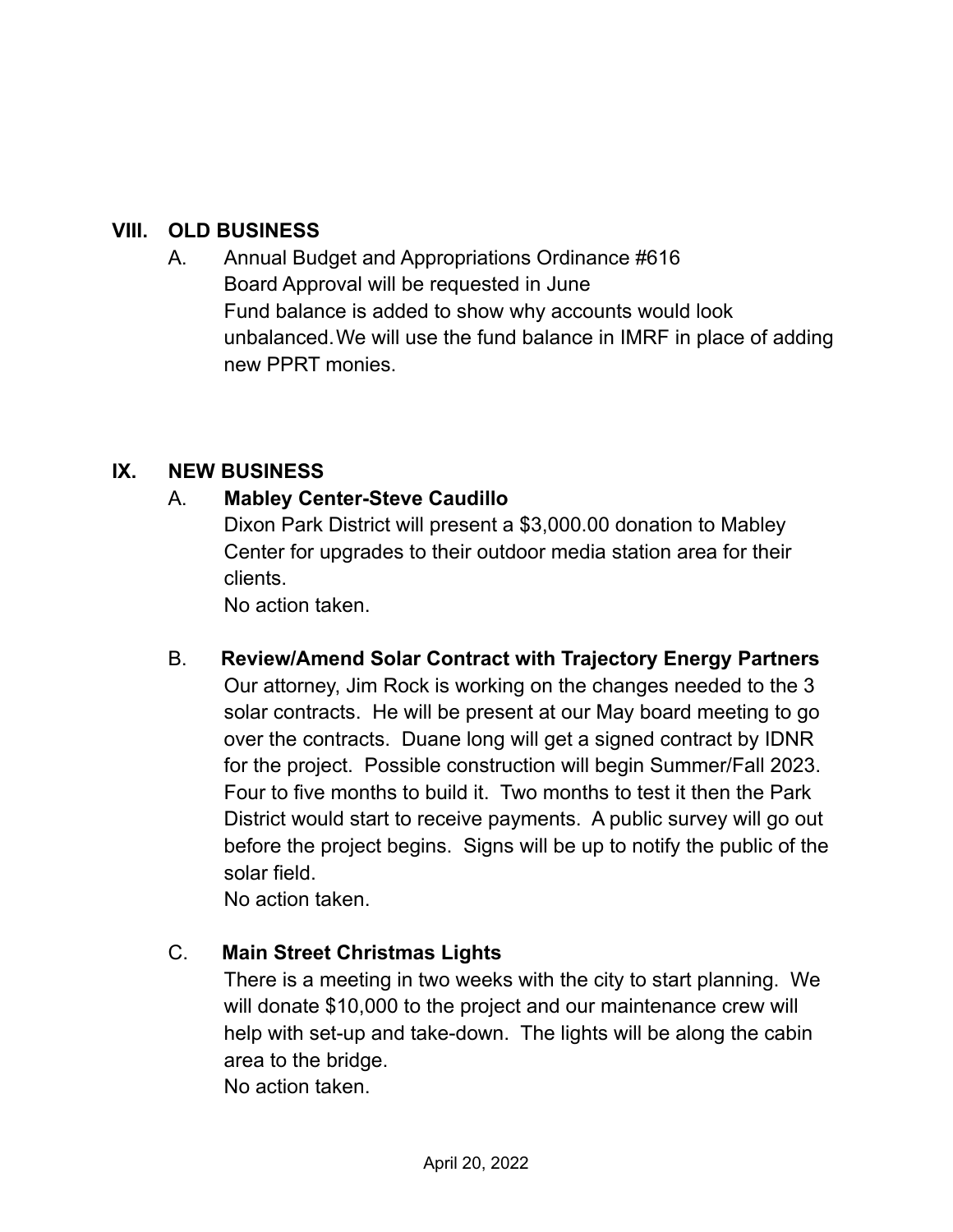# D. **Facility Update on Construction**

Project is two weeks ahead of schedule at this time. The build is going well. August is the tentative opening time frame. No action taken.

# E. **Review/Amend/Approve Annexation Ordiances 618, 619, 620, 621, 622, 623, 624, 625**

Eight properties will be annexed in from the newly created TIF Districts developed by the City of Dixon. We will start to receive property tax money in 23 years from these annexations. Motion by Keith Aurand to Approve Annexation Ordinances 618, 619, 620, 621, 622, 623, 624, 625, seconded by Rodney Frey. Vote by Roll Call: Ron Pritchard-Yes; Keith Aurand-Yes; Rodney Frey-Yes; Jerry Pauser-Yes; Anthony Venier-Yes

# F. **Gate at Lowell Park**

Jerry Pauser is requesting an automated gate to replace the chain link padlock gate at the lower entrance of Lowell Park. Two quotes were given by Duane Long. A solar powered automated gate for \$4890 and an automated hydraulic similar to one already at the park is \$3,600. If the gate is approved it will be completed by winter by Park District maintenance.

No action was taken.

# **X. EXECUTIVE SESSION**

Motion to go into Executive Session by Rodney Frey, seconded by Keith Aurand to meet in executive session to discuss Employee Evaluations at 7:20 PM

Vote by Roll Call: Ron Pritchard-Yes; Keith Aurand-Yes; Rodney Frey-Yes; Jerry Pauser-Yes; Anthony Venier-Yes

# **Take action to come out of closed session**

Motion to come out of Executive Session at 7:32 PM by Keith Aurand, seconded by Anthony Venier.

Vote by Roll Call: Ron Pritchard-Yes; Keith Aurand-Yes; Rodney Frey-Yes; Jerry Pauser-Yes; Anthony Venier-Yes